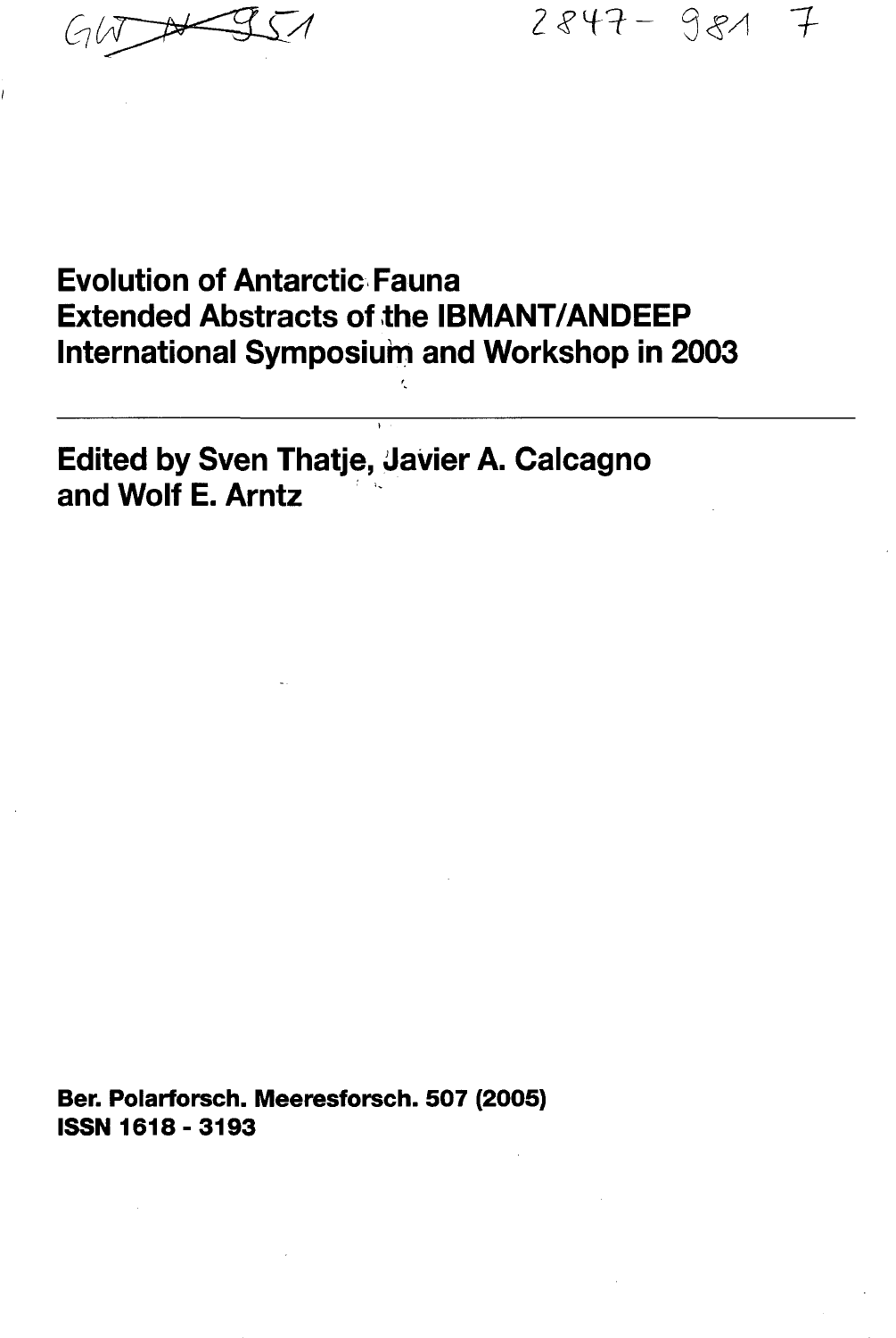## **CONTENT**

| Introduction to the IBMANT/ANDEEP Symposium & Workshop<br>Arntz, W.E., Lovrich, G. & Brandt, A.                                                                                                    | 1  |
|----------------------------------------------------------------------------------------------------------------------------------------------------------------------------------------------------|----|
| <b>KEYNOTE PRESENTATIONS</b>                                                                                                                                                                       |    |
| Arntz, W.E.                                                                                                                                                                                        |    |
| The Antarctic-Magellan connection: Macrobenthic studies on the shelf and upper slope, a<br>progress report                                                                                         | 4  |
| Barnes, D.K.A.<br>Changing chain: Past, present and predicted trends in Scotia Arc shallow benthic<br>communities                                                                                  | 5  |
| Berkman, P.A., Cattaneo-Vietti, R., Chiantore, M. & Howard-Williams, C.<br>Interdisciplinary perspectives of ecosystem variability across the latitudinal gradient of<br>Victoria Land, Antarctica | 7  |
| Boltovskov, D.<br>Faunal patterns in the South Atlantic: the zooplankton                                                                                                                           | 11 |
| Clarke, A.<br>Temperature, depth and glaciation: the origins of the modern Antarctic marine fauna                                                                                                  | 12 |
| Diaz, R.T.J.<br>Biological and geological processes structuring surface sediments in the Scotia and<br><b>Weddell Seas</b>                                                                         | 13 |
| Fernández, D.A., Calvo, J. & Johnston, I.A.<br>Muscle growth in Antarctic and sub-Antarctic Notothenioid fishes                                                                                    | 13 |
| Gage, J.D.<br>Biodiversity pattern in deep-sea benthic macrofauna: the importance of the Antarctic in<br>understanding large-scale patterns                                                        | 14 |
| Howe, J.A., Shimmield, T. & Diaz, R.<br>Deep-water sedimentary environments of the northwestern Weddell Sea and South<br>Sandwich trench, Antarctica                                               | 16 |
| Pearse, J.S. & Lockhart, S.J.<br>Reproduction in cold water: Paradigm changes in the 20 <sup>th</sup> century                                                                                      | 16 |
| Penchaszadeh, P.E.<br>Reproductive strategies, environment and latitude in invertebrates: evolution trends and<br>biogeographic relationships in the South American tip and Antarctica             | 18 |
| Poore, G.C.B.<br>Phylogenetic and biogeographic relationships between the deep-sea faunas of two<br>Gondwanan continents, Australia and Antarctica                                                 | 18 |

 $\ddot{\phantom{a}}$ 

 $\overline{1}$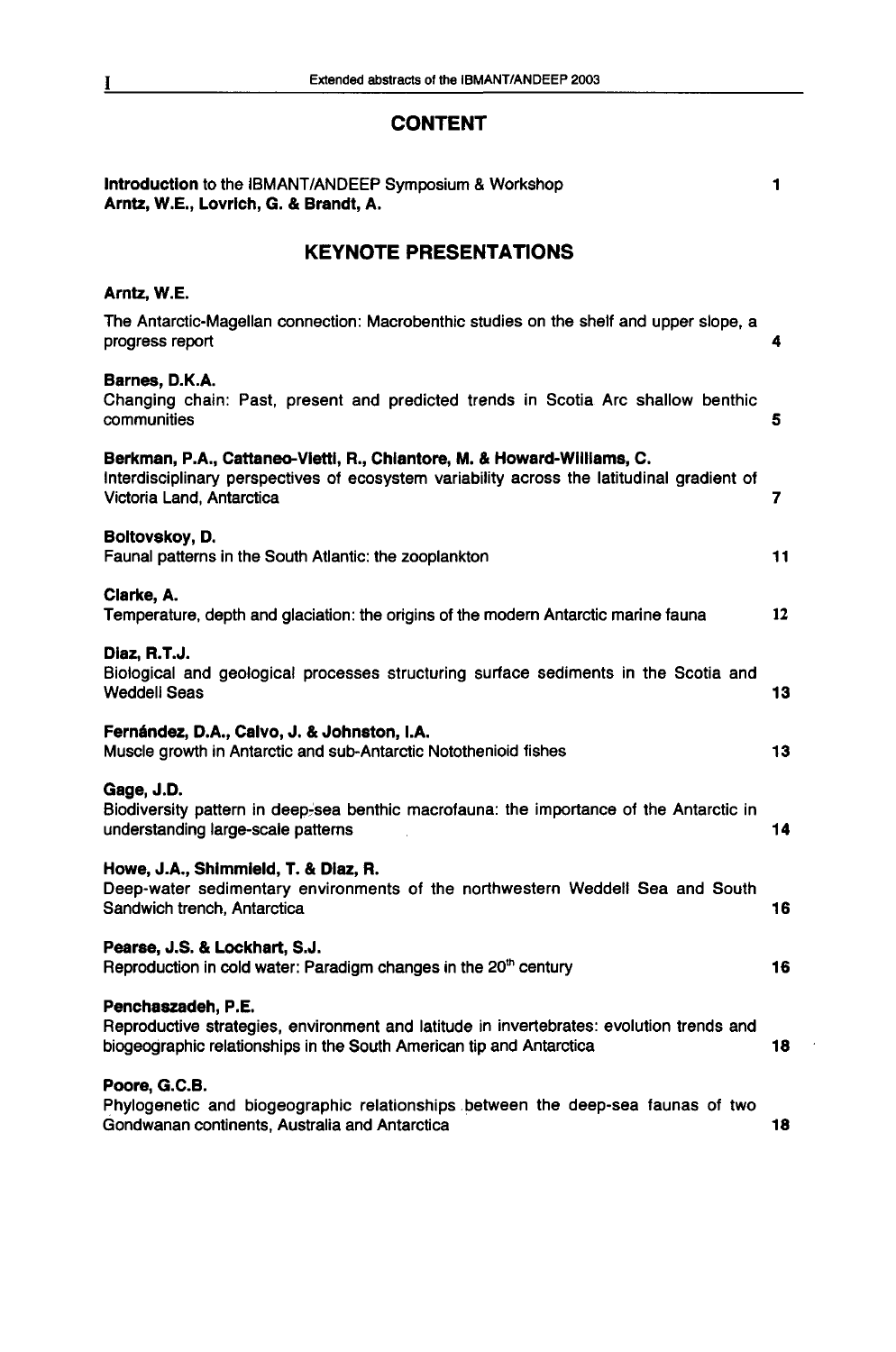| Pörtner, H.O.<br>Physiological constraints involved in setting limits to biogeography and biodiversity?                                                                                                                                                                                         | 20 |
|-------------------------------------------------------------------------------------------------------------------------------------------------------------------------------------------------------------------------------------------------------------------------------------------------|----|
| Pütz K., Schiavini, A., Raya Rey, A., Trathan, P.N. & Croxall, J.P.<br>Living without frontiers: Marine top predators as travellers between different environments                                                                                                                              | 20 |
| Schnack-Schiel, S.B.<br>The role of zooplankton in the pelago-benthic coupling                                                                                                                                                                                                                  | 21 |
| Thomson, M.R.A.<br>The geological history of the Scotia Sea region and some biological implications - a<br>discussion                                                                                                                                                                           | 23 |
| ORAL PRESENTATIONS                                                                                                                                                                                                                                                                              |    |
| Anger, K., Lovrich G., Thatje, S. & Calcagno, J.A.<br>Larval and early juvenile development of Lithodes santolla (Molina, 1782) (Decapoda:<br>Anomura: Lithodidae) reared at different temperatures in the laboratory                                                                           | 24 |
| Berge, J., Vader, W. & Lockhart, S.<br>A survey of associations between amphipods and sea urchins, with description of two<br>new species (genera Lepidepecreella (Lysianassoidea incertae sedis) and Notopoma<br>(Ischyroceridae Siphonoecetini)) collected from Antarctic cidarid sea urchins | 25 |
| Boschi, E.E. & Gavio, M.A.<br>On the distribution of decapod crustaceans from the Magellanic Zoogeograhic Province<br>and the Antarctic region                                                                                                                                                  | 28 |
| Braga, E.S., Berbel, G.E.; Maluf, J.C, Attolini, F.S., Aguiar, V. M.C., Bosquilha, G.B.,                                                                                                                                                                                                        |    |
| & Chiozzini, V.G.<br>Total and organic phosphorus in the sediments of Admiralty Bay, King George Island,<br>Antarctic                                                                                                                                                                           | 31 |
| Brandt, A.<br>Abundance, diversity and community patterns of Isopoda (Crustacea, Malacostraca) in<br>the Antarctic deep sea: Background and first results of the ANDEEP I & II expeditions                                                                                                      | 35 |
| Brökeland, W.<br>Asellota in the Antarctic deep sea                                                                                                                                                                                                                                             | 37 |
| Chiantore, M. & Cattaneo-Vietti, R.<br>Spatial and vertical distribution of macrobenthic littoral communities in Terra Nova Bay                                                                                                                                                                 | 39 |
| Chiantore, M. & Cattaneo-Vietti, R.<br>Recent distribution patterns of molluscs and echinoderms in Antarctica                                                                                                                                                                                   | 40 |
| Chiantore, M., Thrush, S., Andrew, N., Guidetti, M. & Cattaneo-Vietti, R.<br>Sterechinus neumayeri population variability along the Victoria Land Coast                                                                                                                                         | 42 |
| Cornelius, N. & Gooday, A.J.<br>'Live' (stained) benthic foraminifera in the deep Weddell Sea: trends in abundance,<br>diversity and taxonomic composition in relation to water depth                                                                                                           | 43 |

f,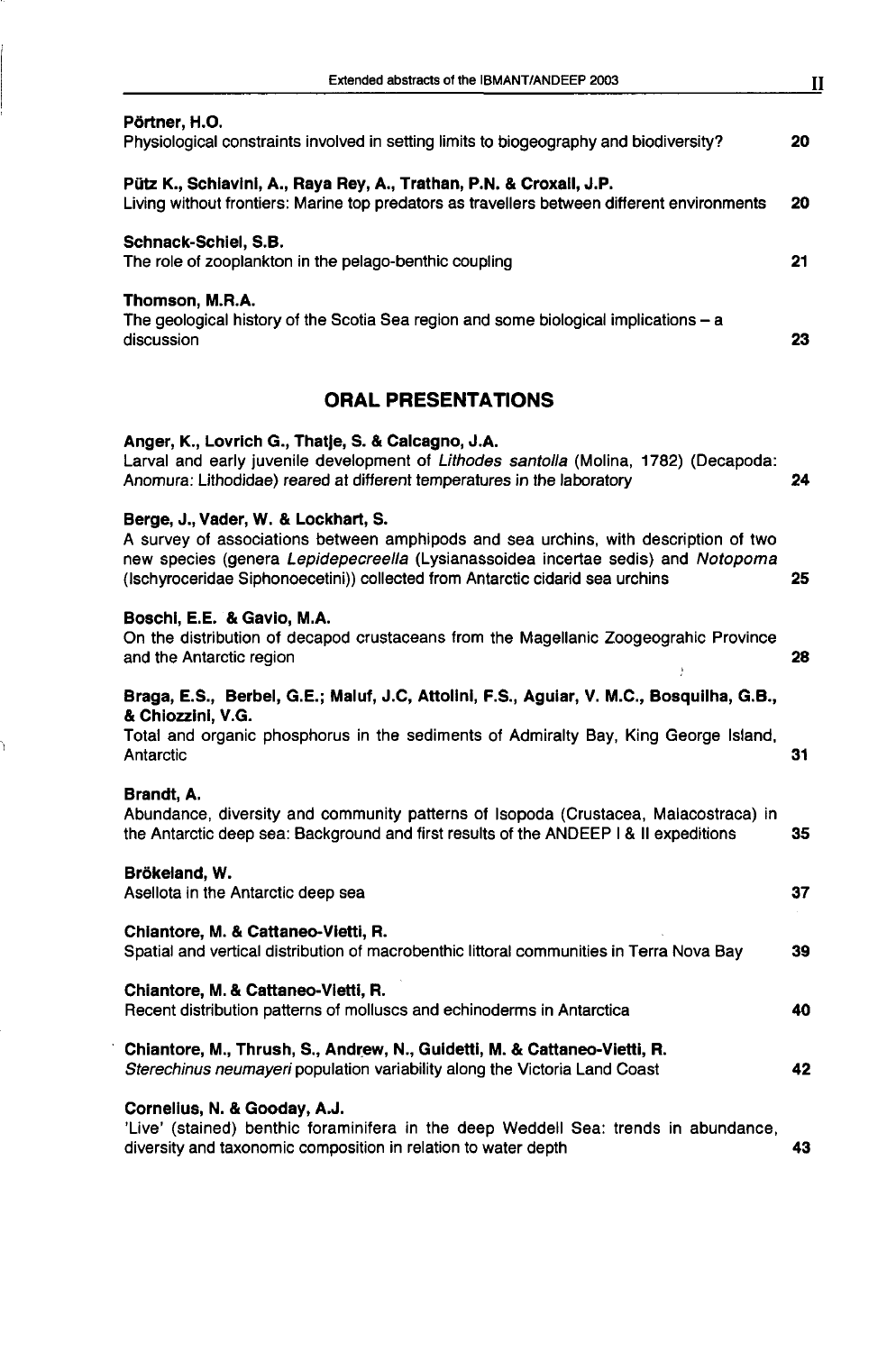| Extended abstracts of the IBMANT/ANDEEP 2003<br>Ш                                                                                                                                                      |    |
|--------------------------------------------------------------------------------------------------------------------------------------------------------------------------------------------------------|----|
| Danis, B., Meerhaeghe, A. & De Broyer, C.<br>Towards a SCAR "Marine Biodiversity Information Network" (SCAR-MARBIN)?                                                                                   | 45 |
| David B., Choné, T., Festeau, A. & De Ridder, C.<br>Biodiversity of Antarctic echinoids: a comprehensive and interactive database                                                                      | 46 |
| De Broyer, C. & Dauby, P.<br>The scavenging crustacean guild in the Antarctic shelf and deep-sea communities:<br>composition, distribution and eco-functional role                                     | 47 |
| Echeverría, C.A, Paiva, P.C. & Alves, V.C.<br>Composition and biomass of shallow benthic megafauna along an annual cycle in<br>Admiralty Bay, King George Island, Antarctica                           | 48 |
| Figueroa, D.E., Díaz de Astarioa, J.M. & Cousseau, M.B.<br>Argentinean Patagonia, the northernmost range extension of Antarctic ichthyofauna? A<br>biogeographical perspective                         | 51 |
| Försterra, G.<br>The south Chilean fjord region: preliminary results of a novel approach for structural<br>analysis of shallow water benthic communities                                               | 53 |
| George, K.H.<br>Community analysis of selected Harpacticoida (Crustacea, Copepoda) of the Magellan<br>Region                                                                                           | 54 |
| Glorioso, P.D. & Leben, R.R.<br>Southwest Atlantic mesoscale eddies                                                                                                                                    | 55 |
| Goodall, R.N.P., Boy, C.C., Benegas, L.G. & Schiavini, A.C.M.<br>Antarctic seals on the coasts of Tierra del Fuego, Argentina – review and update                                                      | 56 |
| Goodall, R.N.P., Boy, C.C., Benegas, L.G. & Schiavini, A.C.M.<br>Crossing barriers - Subantarctic small cetaceans south of the Convergence                                                             | 57 |
| Gordillo, S., Coronato, A. & Rabassa, J.O.<br>Late Quaternary micromollusc assemblages from the southernmost tip of South America:<br>A paleoenvironment history after the Last Glacial Maximum        | 58 |
| Gorny, M., van Dyck, J., Riedemann, A., Buschmann, A. & Arntz, W.E.<br>A comparative analysis of megabenthos biodiversity between the Magellan region and<br>the Scotia Arc by means of visual methods | 62 |
| Grabbert, S., Bucklin, A. & Dahms, H.U.<br>Molecular systematics of calanoid copepods: Do super families exist or not?                                                                                 | 62 |
| Häussermann, V.<br>Distribution patterns of South American and Antarctic sea anemones (Cnidaria:<br>Anthozoa)                                                                                          | 63 |
| Held, C.<br>Antarctica's contribution to Southern hemisphere biodiversity: An isopod's tale                                                                                                            | 64 |

 $\sim$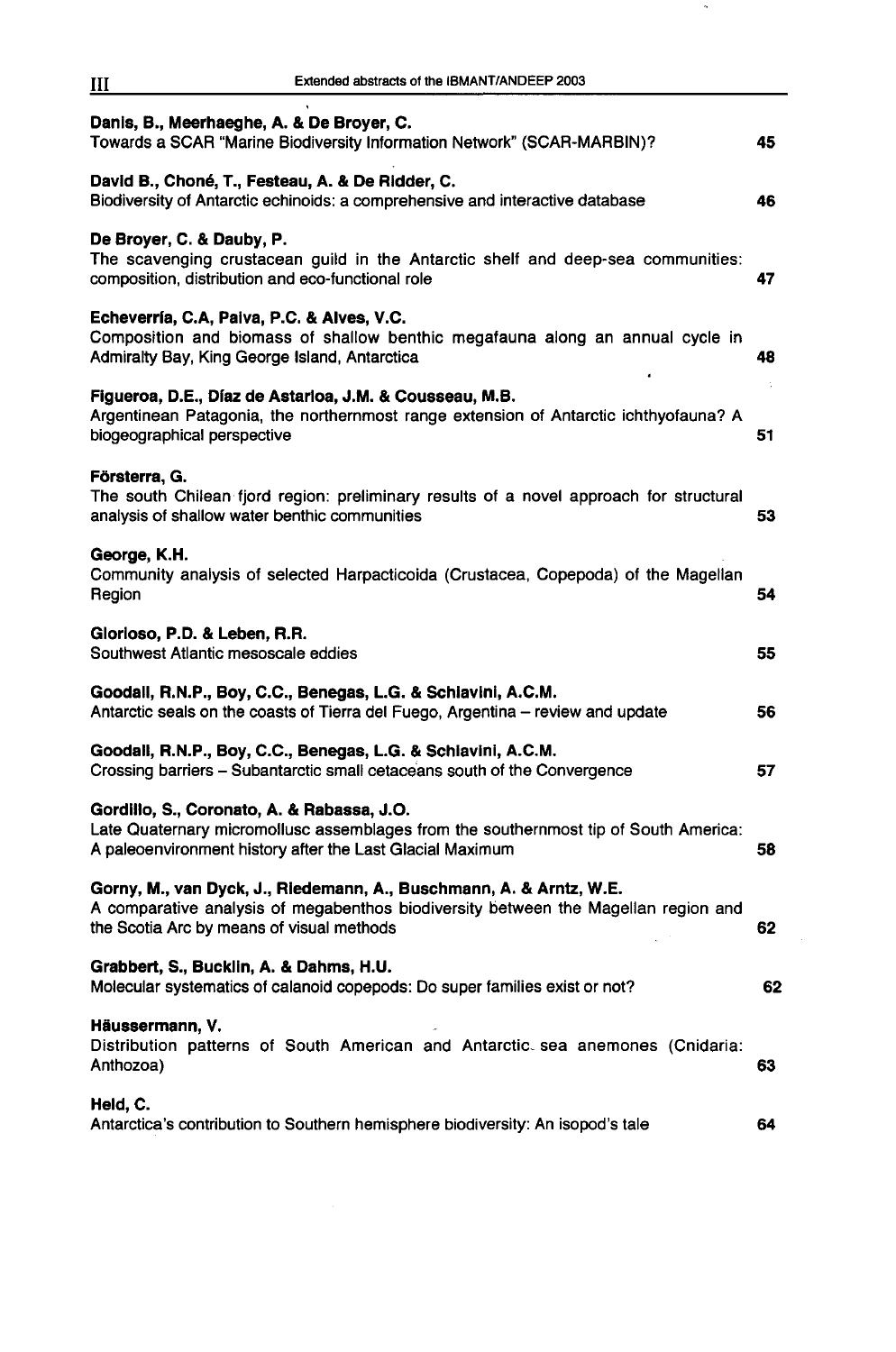| Extended abstracts of the IBMANT/ANDEEP 2003 |  |
|----------------------------------------------|--|

| Hilbig, B.<br>Polychaetes of the deep Weddell and Scotia Seas - composition and zoogeographical<br>links                                                                                        | 65 |
|-------------------------------------------------------------------------------------------------------------------------------------------------------------------------------------------------|----|
| Janussen, D., Tendal, O.S., Tabachnick, K.R. & Rapp, H.T.<br>The sponges of the Weddell Sea slopes and abyssal plain: A normal deep-sea fauna with<br>some surprises                            | 65 |
| Linse, K.<br>The deep sea - shelf connection: What Antarctic bivalves can tell us                                                                                                               | 67 |
| Malumián, N. & Olivero, E.B.<br>Shallow-water late Middle Eocene crinoids from Tierra del Fuego: New southern record<br>of a retrograde community structure                                     | 67 |
| Matallanas, J. & Olaso, I.<br>Fish of the Bellinghausen Sea area compared with adjacent regions of Antarctica                                                                                   | 71 |
| Mazzillo, F., Rymer, F., Pinto, P., Miranda, E., Kurtz, F. & Machado, M.C.<br>Diatom assemblages of Weddell and Bellingshausen Sea, Marguerite Bay and Gerlache<br>Strait during Austral summer | 71 |
| Meerhaeghe, A., Danis, B. & Debroyer, C.<br>Ant'Phipoda as a cornerstone of Bianzo: from data-center to distributed information<br>center                                                       | 74 |
| Montiel, A., Gerdes, D. & Arntz, W.E.<br>The establishment of the Magellan polychaete fauna: when and from where?                                                                               | 75 |
| Mutschke, E., Rios, C. & Arntz, W.E.<br>On the zoogeography of the Asteroidea of the Scotia Arc                                                                                                 | 77 |
| Nyssen, F. & Graeve, M.<br>Stable isotopes and fatty acids used as biomarkers to distinguish among Antarctic<br>amphipods trophic guilds                                                        | 78 |
| Peck, L.S. & Webb, K.<br>Extreme sensitivity of biological function to temperature in Antarctic marine species.                                                                                 | 79 |
| Poulin, E., Palma, A.T. & Féral, J.P.<br>Evolutionary versus ecological success of brooding among Antarctic benthic marine<br>invertebrates                                                     | 80 |
| Puntarulo, S., Estevez, M.S., Malanga, G. & Calvo, J.<br>Oxidative stress in invertebrates                                                                                                      | 80 |
| Ramos, A., Ramil, F., Saiz, J.I. & San Vicente, C.<br>An abundance and structural comparison of epibenthic and infaunal communities from<br>the South Shetland Islands to Admundsen Sea         | 82 |